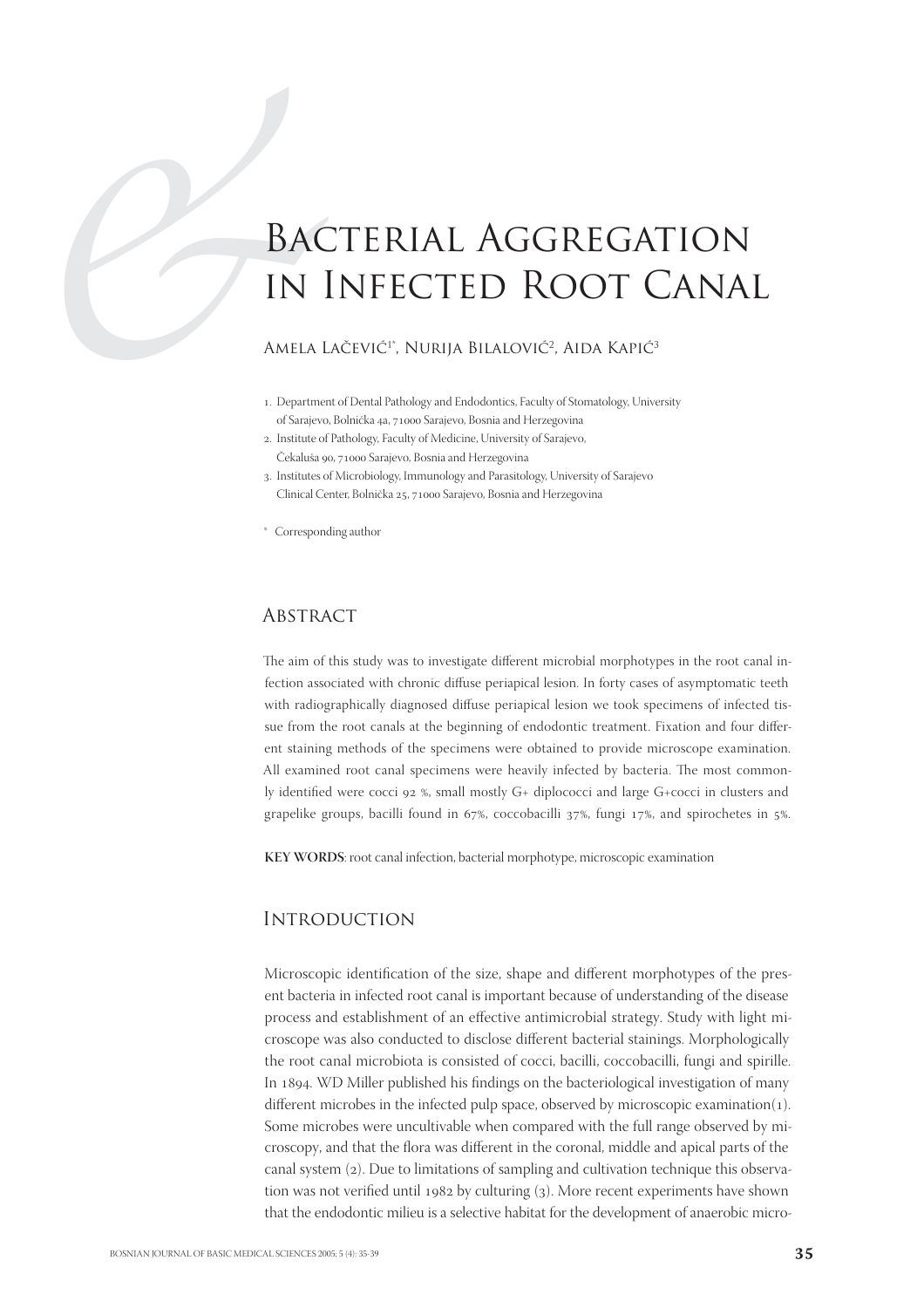flora. The development of specific proportion of the root canal microflora is determined by the consumption of oxygen and oxygen products. The number of bacterial species in an infected root canal may vary from one to more than 12, and the number of bacterial cells varies from < $102$  to > $10$  per sample. A correlation seems to exist between the size of the periapical lesion and the number of bacterial species and cells in the root canal (2).

## Aim

The aim of this study is to give evidence of size, and different bacterial morphotypes in infected root canal as well as their frequency in cases associated with diffuse chronic periapical lesion. Prevalence of bacteria found by microscope examination is suggestive of next more accurate microbiological procedure necessary to provide exact bacterial findings. Improvement in future endodontic therapy also depends on exact bacterial identification.

## Material and Methods

#### SPECIMEN SAMPLING

In forty cases of asymptomatic clinically and radiographically diagnosed chronic periapical lesions we took specimens of infected pulp tissue from the root canal. Samples were collected using strict asepsis. The tooth is isolated, cleansed, and decontamined with hydrogen peroxide and sodium hypochlorite solution. Access preparation made by sterile burs, restoration and carious lesions completely removed using sterile burs without water spray. If the root canal is dry, 0,5 mL of sterile saline solution should be injected before sampling. ISO 15-25 K-files used to scale off dentin debris from the root canal walls, and prepare specimens for fixation and staining. First step in the processing of most clinical material which we followed, is microscopic examination of the specimens. Information is obtained from smear preparation. To have a representative smear it must not be too thick because during staining material could easily be washed off and then uninterpretable. In order to achieve diagnosis of different bacterial morphotypes we had to do various kinds of differential staining methods. The Gram stain is particularly helpful in providing presumptive evidence of the possible presence of anaerobes because many anaerobic organisms display distinctive features on microscopic examination.

#### STAINING METHODS

Four different staining methods used are: Gram stain, methylene blue stain, Giemsa stain, and Warthin-Starry-Faulkner method. Gram stain method is an differential empirical staining procedure devised by Gram, in which microbes are stained with crystal violet, treated with 1:15 dilution of Lugols iodine, decolorized with ethanol and counterstained with a contrasting dye, usually safranin. Those microbes that retain the cristal violet stain are G+, and those that lose the cristal violet stain by decolorization, but stain with counterstain are G-. Methylene blue, an aniline dye used as staining agent, prepared in a saturated solution seven per cent in absolute alcohol, which is diluted for use. Giemsa stain is a differential staining, a solution containing azure II-eosin, azure II, glycerin and methanol. Stained elements appear pink to purple. Warthin-Starry-Faulkner method is a silver stain method for staining spirochetes. A smear is air dried, immersed in absolute ethanol, washed in distilled water, incubated in 2 per cent silver nitrate. The cover glass is then developed in a mixture of silver nitrate, gelatin, glycerol, agar and hydroquinone. Spirochetes appear black on a light background.

### **RESULTS**

All examined root canal specimens were heavily infected by bacteria. Microbial aggregates composed of one or more distinct morphologic type were observed colonizing the root canal. Bacterial colonies consisting of only one definite morphology type might have been self-aggregating bacterial forming cluster. Method used in this study does not permit species identification. Each bacterial cell observed in the root canal system could have been an endodontic pathogen.

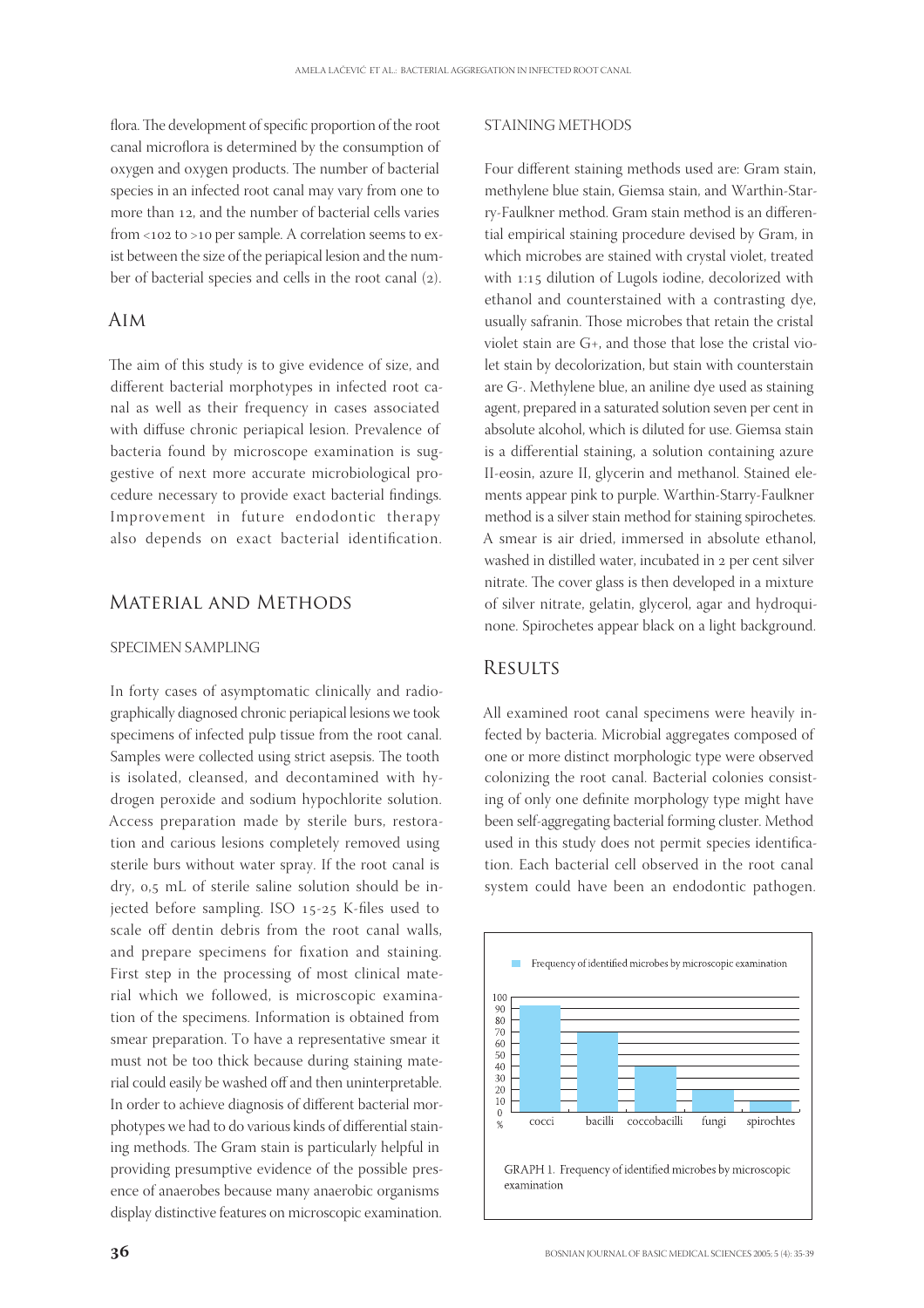Frequency of identified microbes by microscopic examination using four different staining methods: - cocci 92 %, bacilli 67 %, coccobacilli 37%, fungi 17%, spirochetes 5%, graph 1. The most commonly identified were coccci, large in clusters and grapelike groups, small, mostly diplococci arranged in pairs and chain also G+.

# Discussion

Our findings correlate with more accurate microbiological findings of the specimens from infected root canal, by Gomes et al.  $(4)$ , Peters et al.  $(5)$ , Jacinto et al. $(6)$ , which also present cocci and bacilli as the most frequently identified microflora. The presence of G+ cocci mostly streptococci and staphylococci were found in 80% of the bacteria isolated from more than 4000 necrotic root canal tissue by Winkler and Van Amerongen. They also found the presence of G- rods. Primary endodontic infections are caused by oral microorganisms which are usually opportunistic



FIGURE 1. Gram stain, small cocci, diplococci G+.

pathogens. Any of the more than 500 microbial species from the oral microbiota may invade and colonize the pulp tissue  $(7)$ . Nowadays evidence indicates that some bacterial species are related with some forms of periradicular diseases and thereby are considered putative endodontic pathogens (8). Our study showed that the root canals of teeth associated with chronic diffuse periapical lesions were heavily colonized by bacteria and rarely by fungi. Gram positive cocci appear as micrococci, spherical cocci arranged in pairs and chain (Figure 1) or arranged in tetrads and grapelike clusters (Figure 3). The Gram negative cocci occur singly or in pair's (Figure 4). The Gram negative cocobacillary rods display morphological feature from uniform to pleomorphic (Figure 5). Figure 2 presents spherical and oval shaped fungal cells. It has been noted that the endodontic flora can appear in clusters of mixed bacterial content and matrix-enclosed communities such as biofilms that evolved bacteria to permit survival of the whole community (9).



FIGURE 2. Methylene blue stain, fungi



FIGURE 3. Gram stain, large cocci G+.



FIGURE 4. Gram stain, cocci G -.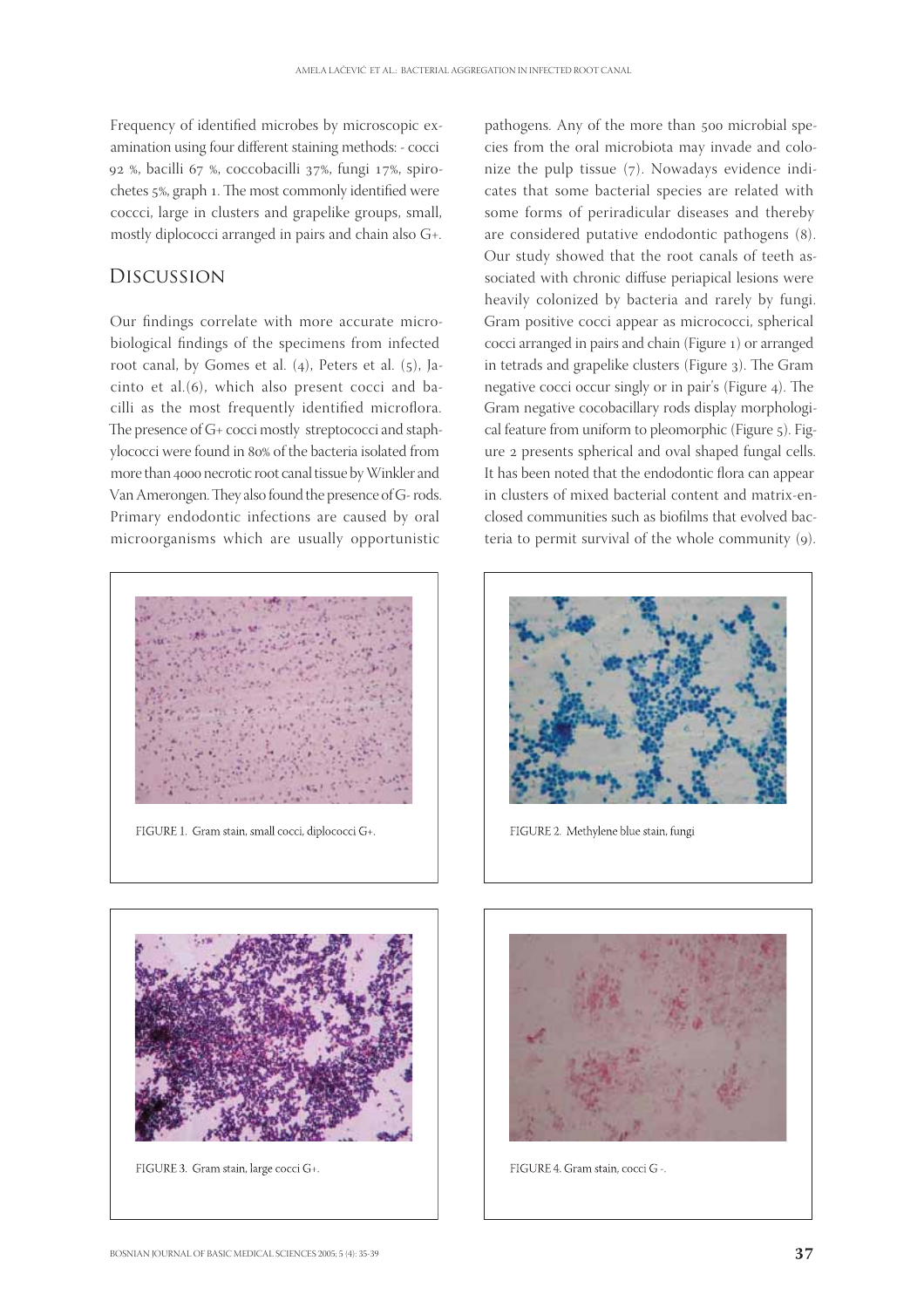

FIGURE 5. Gram stain, coccobacilli G -.



FIGURE 6. Methylene blue stain, polymorphonuclear leukocytes.



FIGURE 7. Rapid Giemsa stain, diplococi, bacilli, coccobacilli.



FIGURE 8. Rapid Giemsa stain, bacilli.



FIGURE 9. Warthin-Starry-Faulkner stain, spirochetes.

Matrix–enclosed community presents mixed bacteria (Figure 7 and 8). The Warthin-Starry-Faulkner staining method demonstrated tightly coiled spirochetes, long and very thin with characteristic motility (Figure 9). The microscopic pattern of the root canal microbiota require adequate consideration in endodontic treatment and prevention of clinical complications (10). The findings of this and other morphologic studies should be used to understand root canal infection and to establish adequate measures to completely eradicate infection.